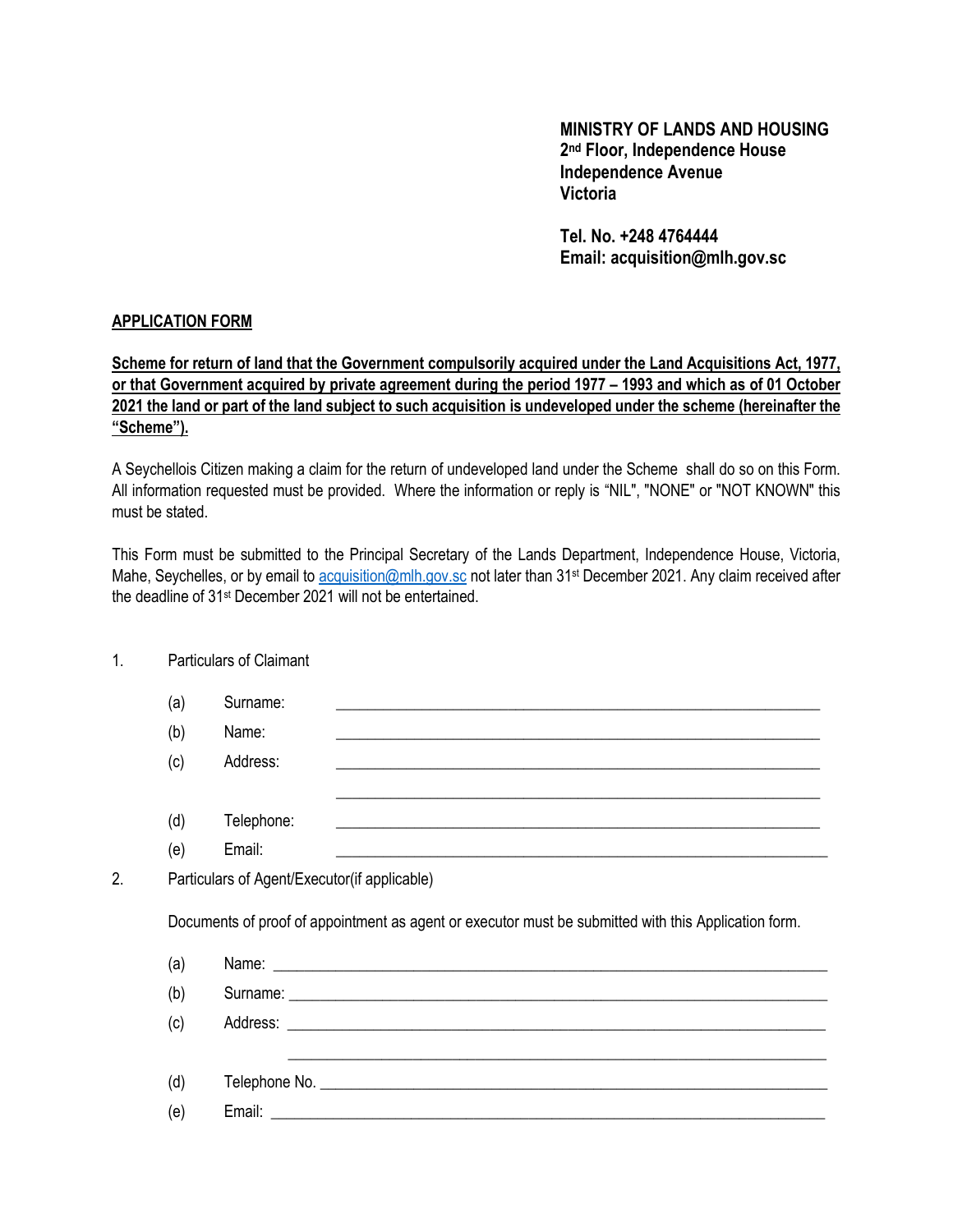$3.$ Details of Previous owner (Please fill in where the claimant is not the previous owner)

4.

5.

| (a) |                                                                                                                                                                                   |
|-----|-----------------------------------------------------------------------------------------------------------------------------------------------------------------------------------|
| (b) |                                                                                                                                                                                   |
| (a) |                                                                                                                                                                                   |
| (b) | Surname                                                                                                                                                                           |
| (a) |                                                                                                                                                                                   |
| (b) |                                                                                                                                                                                   |
|     | (Please submit list of previous owners on a separate page as an attachment to this Claim, if necessary)                                                                           |
|     | If you claim that the land was sold to Government against your will, please substantiate and provide any<br>supporting documents (e.g. correspondences, statements of witnesses). |
|     | (Please submit on a separate page as an attachment to this Claim, if necessary)                                                                                                   |
|     |                                                                                                                                                                                   |
|     | ,我们也不能在这里的时候,我们也不能在这里的时候,我们也不能会在这里的时候,我们也不能会在这里的时候,我们也不能会在这里的时候,我们也不能会在这里的时候,我们也不                                                                                                 |
|     | ,我们也不能在这里的时候,我们也不能在这里的时候,我们也不能在这里的时候,我们也不能会不能会不能会不能会不能会不能会不能会不能会。<br>第2012章 我们的时候,我们的时候,我们的时候,我们的时候,我们的时候,我们的时候,我们的时候,我们的时候,我们的时候,我们的时候,我们的时候,我们的时候,我                             |
|     | ,我们也不能在这里的时候,我们也不能在这里的时候,我们也不能在这里的时候,我们也不能会在这里的时候,我们也不能会在这里的时候,我们也不能会在这里的时候,我们也不                                                                                                  |
|     |                                                                                                                                                                                   |
|     |                                                                                                                                                                                   |
|     |                                                                                                                                                                                   |
|     |                                                                                                                                                                                   |
|     |                                                                                                                                                                                   |
|     |                                                                                                                                                                                   |
|     |                                                                                                                                                                                   |
|     |                                                                                                                                                                                   |
|     | Particulars of the land                                                                                                                                                           |
|     |                                                                                                                                                                                   |
|     |                                                                                                                                                                                   |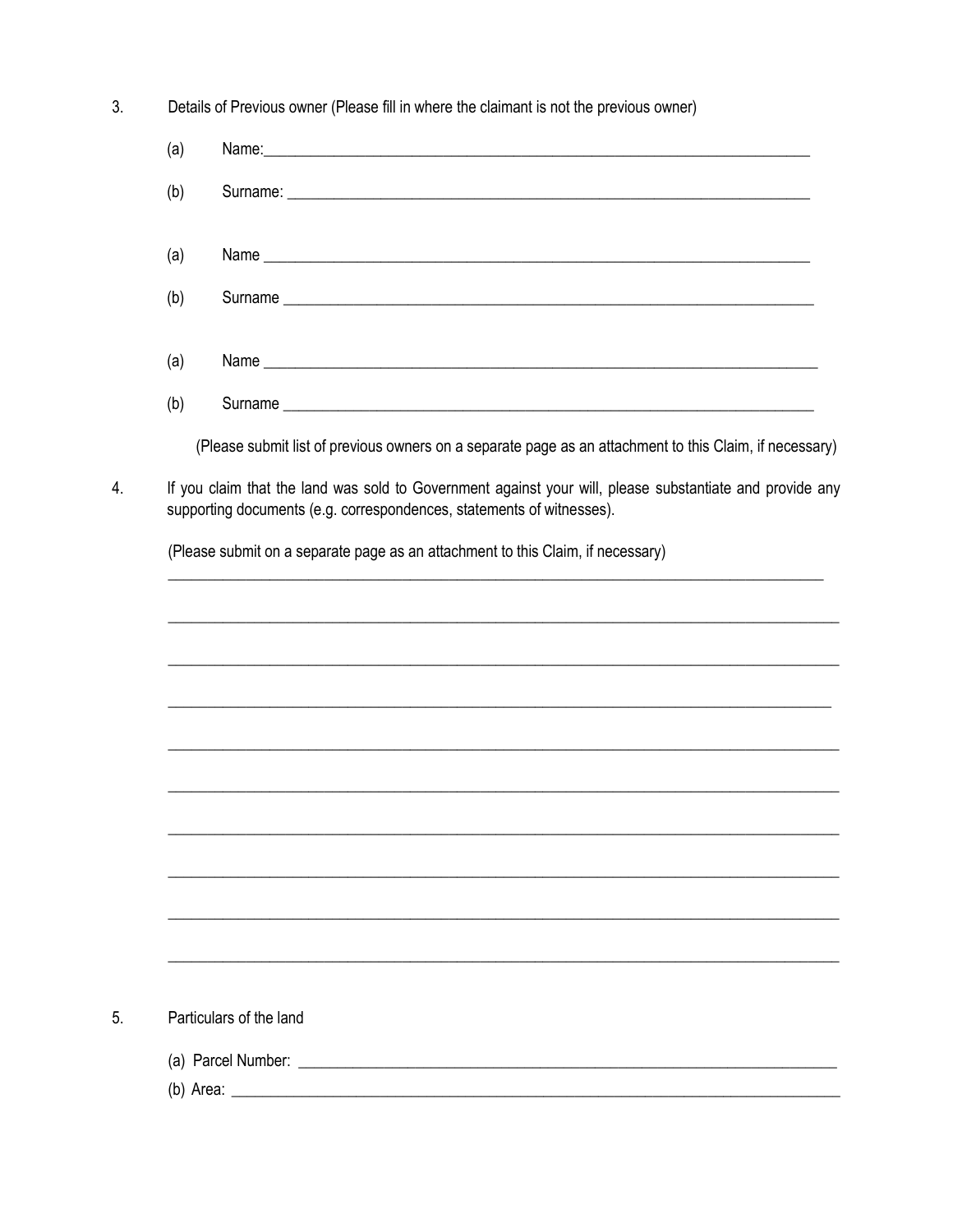(c) Date of compulsory acquisition or acquisition by private agreement by the Republic as applicable \_\_\_\_\_\_\_\_\_\_\_\_\_\_\_\_\_\_\_\_\_\_\_\_\_\_\_\_\_\_\_\_\_\_\_\_\_\_\_\_\_\_\_\_\_\_\_\_\_\_\_\_\_\_\_\_\_\_\_\_\_\_\_\_\_\_\_\_\_\_\_\_\_\_\_\_\_\_\_\_\_\_\_\_\_\_

(A copy of the Notice of Acquisition or Deed of purchase by the Republic must be submitted with this Claim as applicable)

\_\_\_\_\_\_\_\_\_\_\_\_\_\_\_\_\_\_\_\_\_\_\_\_\_\_\_\_\_\_\_\_\_\_\_\_\_\_\_\_\_\_\_\_\_\_\_\_\_\_\_\_\_\_\_\_\_\_\_\_\_\_\_\_\_\_\_\_\_\_\_\_\_\_\_\_\_\_\_\_\_\_\_

\_\_\_\_\_\_\_\_\_\_\_\_\_\_\_\_\_\_\_\_\_\_\_\_\_\_\_\_\_\_\_\_\_\_\_\_\_\_\_\_\_\_\_\_\_\_\_\_\_\_\_\_\_\_\_\_\_\_\_\_\_\_\_\_\_\_\_\_\_\_\_\_\_\_\_\_\_\_\_\_\_\_\_\_\_\_

\_\_\_\_\_\_\_\_\_\_\_\_\_\_\_\_\_\_\_\_\_\_\_\_\_\_\_\_\_\_\_\_\_\_\_\_\_\_\_\_\_\_\_\_\_\_\_\_\_\_\_\_\_\_\_\_\_\_\_\_\_\_\_\_\_\_\_\_\_\_\_\_\_\_\_\_\_\_\_\_\_\_\_\_\_\_ \_\_\_\_\_\_\_\_\_\_\_\_\_\_\_\_\_\_\_\_\_\_\_\_\_\_\_\_\_\_\_\_\_\_\_\_\_\_\_\_\_\_\_\_\_\_\_\_\_\_\_\_\_\_\_\_\_\_\_\_\_\_\_\_\_\_\_\_\_\_\_\_\_\_\_\_\_\_\_\_\_\_\_\_\_\_ \_\_\_\_\_\_\_\_\_\_\_\_\_\_\_\_\_\_\_\_\_\_\_\_\_\_\_\_\_\_\_\_\_\_\_\_\_\_\_\_\_\_\_\_\_\_\_\_\_\_\_\_\_\_\_\_\_\_\_\_\_\_\_\_\_\_\_\_\_\_\_\_\_\_\_\_\_\_\_\_\_\_\_\_\_\_ \_\_\_\_\_\_\_\_\_\_\_\_\_\_\_\_\_\_\_\_\_\_\_\_\_\_\_\_\_\_\_\_\_\_\_\_\_\_\_\_\_\_\_\_\_\_\_\_\_\_\_\_\_\_\_\_\_\_\_\_\_\_\_\_\_\_\_\_\_\_\_\_\_\_\_\_\_\_\_\_\_\_\_\_\_\_ \_\_\_\_\_\_\_\_\_\_\_\_\_\_\_\_\_\_\_\_\_\_\_\_\_\_\_\_\_\_\_\_\_\_\_\_\_\_\_\_\_\_\_\_\_\_\_\_\_\_\_\_\_\_\_\_\_\_\_\_\_\_\_\_\_\_\_\_\_\_\_\_\_\_\_\_\_\_\_\_\_\_\_\_\_\_

6.. Please give a brief description of undeveloped land that can be considered for return

7. Any special factors you wish to state in support of your claim? (If so please submit on a separate page as an attachment to this Claim)

\_\_\_\_\_\_\_\_\_\_\_\_\_\_\_\_\_\_\_\_\_\_\_\_\_\_\_\_\_\_\_\_\_\_\_\_\_\_\_\_\_\_\_\_\_\_\_\_\_\_\_\_\_\_\_\_\_\_\_\_\_\_\_\_\_\_\_\_\_\_\_\_\_\_\_\_\_\_\_\_\_\_\_\_\_\_

\_\_\_\_\_\_\_\_\_\_\_\_\_\_\_\_\_\_\_\_\_\_\_\_\_\_\_\_\_\_\_\_\_\_\_\_\_\_\_\_\_\_\_\_\_\_\_\_\_\_\_\_\_\_\_\_\_\_\_\_\_\_\_\_\_\_\_\_\_\_\_\_\_\_\_\_\_\_\_\_\_\_\_\_\_\_

\_\_\_\_\_\_\_\_\_\_\_\_\_\_\_\_\_\_\_\_\_\_\_\_\_\_\_\_\_\_\_\_\_\_\_\_\_\_\_\_\_\_\_\_\_\_\_\_\_\_\_\_\_\_\_\_\_\_\_\_\_\_\_\_\_\_\_\_\_\_\_\_\_\_\_\_\_\_\_\_\_\_\_\_\_

\_\_\_\_\_\_\_\_\_\_\_\_\_\_\_\_\_\_\_\_\_\_\_\_\_\_\_\_\_\_\_\_\_\_\_\_\_\_\_\_\_\_\_\_\_\_\_\_\_\_\_\_\_\_\_\_\_\_\_\_\_\_\_\_\_\_\_\_\_\_\_\_\_\_\_\_\_\_\_\_\_\_\_\_\_\_

\_\_\_\_\_\_\_\_\_\_\_\_\_\_\_\_\_\_\_\_\_\_\_\_\_\_\_\_\_\_\_\_\_\_\_\_\_\_\_\_\_\_\_\_\_\_\_\_\_\_\_\_\_\_\_\_\_\_\_\_\_\_\_\_\_\_\_\_\_\_\_\_\_\_\_\_\_\_\_\_\_\_\_\_\_\_

\_\_\_\_\_\_\_\_\_\_\_\_\_\_\_\_\_\_\_\_\_\_\_\_\_\_\_\_\_\_\_\_\_\_\_\_\_\_\_\_\_\_\_\_\_\_\_\_\_\_\_\_\_\_\_\_\_\_\_\_\_\_\_\_\_\_\_\_\_\_\_\_\_\_\_\_\_\_\_\_\_\_\_\_\_\_

\_\_\_\_\_\_\_\_\_\_\_\_\_\_\_\_\_\_\_\_\_\_\_\_\_\_\_\_\_\_\_\_\_\_\_\_\_\_\_\_\_\_\_\_\_\_\_\_\_\_\_\_\_\_\_\_\_\_\_\_\_\_\_\_\_\_\_\_\_\_\_\_\_\_\_\_\_\_\_\_\_\_\_\_\_\_

\_\_\_\_\_\_\_\_\_\_\_\_\_\_\_\_\_\_\_\_\_\_\_\_\_\_\_\_\_\_\_\_\_\_\_\_\_\_\_\_\_\_\_\_\_\_\_\_\_\_\_\_\_\_\_\_\_\_\_\_\_\_\_\_\_\_\_\_\_\_\_\_\_\_\_\_\_\_\_\_\_\_\_\_\_\_

\_\_\_\_\_\_\_\_\_\_\_\_\_\_\_\_\_\_\_\_\_\_\_\_\_\_\_\_\_\_\_\_\_\_\_\_\_\_\_\_\_\_\_\_\_\_\_\_\_\_\_\_\_\_\_\_\_\_\_\_\_\_\_\_\_\_\_\_\_\_\_\_\_\_\_\_\_\_\_\_\_\_\_\_\_\_

<sup>8.</sup> I hereby declare that I am duly authorized by the former owner/(s) of the land to submit this application and undertake to submit the necessary documents authorizing me to accept any proposal for return of undeveloped land that may be proposed by Government and to execute any document for the related transfer of land with Government.